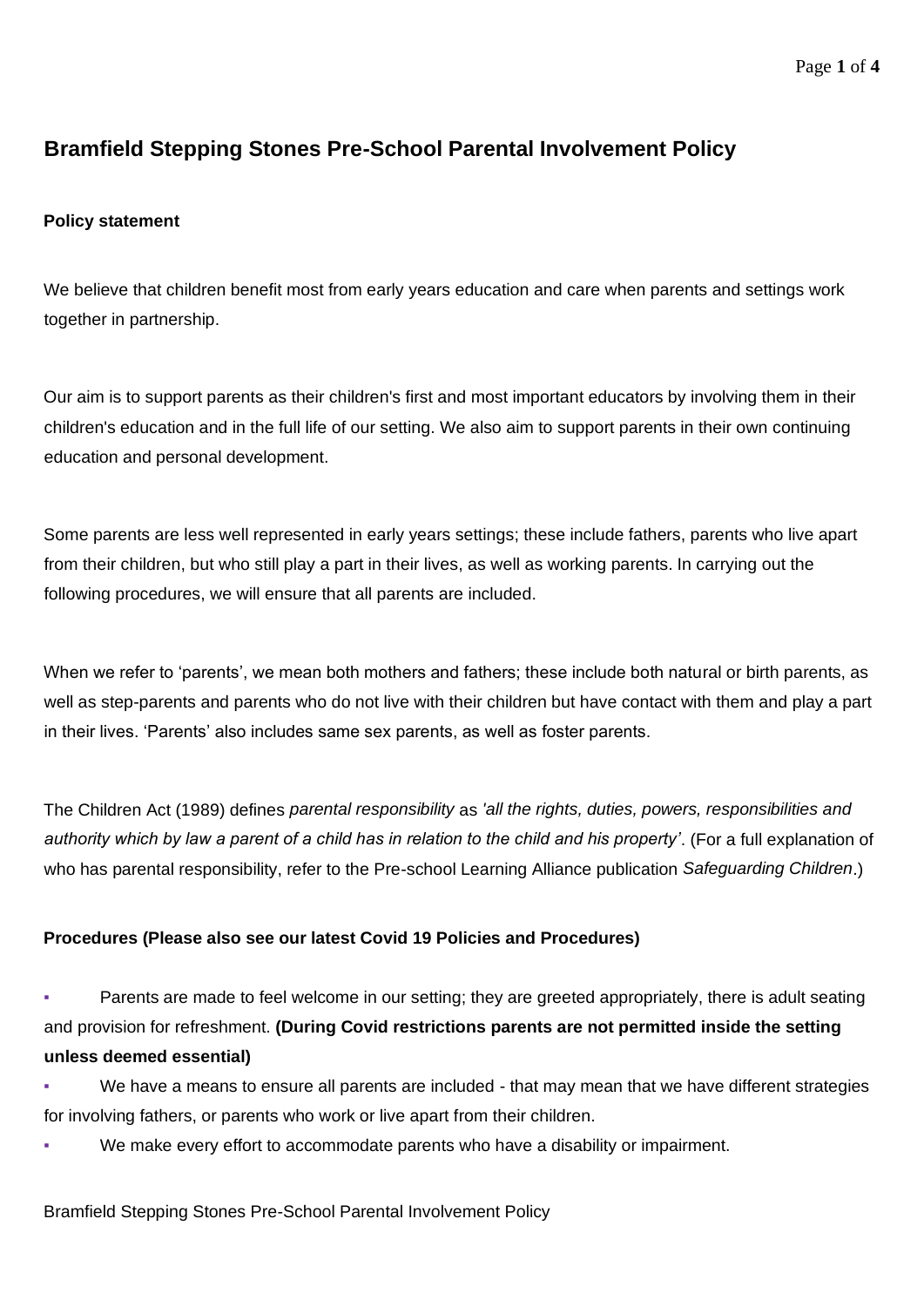Page **2** of **4**

We consult with all parents to find out what works best for them.

We ensure on-going dialogue with parents to improve our knowledge of the needs of their children and to support their families.

We inform all parents about how the setting is run and its policies, through access to written information, including our Safeguarding *Children and Child Protection* policy and our responsibilities under the Prevent Duty, and through regular informal communication. We check to ensure parents understand the information that is given to them.

Information about a child and his or her family is kept confidential within our setting. We provide you with a privacy notice that details how and why we process your personal information. The exception to this is where there is cause to believe that a child may be suffering, or is likely to suffer, significant harm, or where there are concerns regarding child's development that need to be shared with another agency. We will seek parental permission unless there are reasons not to in order to protect the safety of the child. Reference is made to our Information Sharing Policy on seeking consent for disclosure.

We seek specific parental consent to administer medication, take a child for emergency treatment, take a child on an outing and take photographs for the purposes of record keeping.

The expectations that we make on parents are made clear at the point of registration.

We make clear our expectation that parents will participate in settling their child at the commencement of a place according to an agreed plan.

We seek parents' views regarding changes in the delivery of our service.

Parents are actively encouraged to participate in decision making processes according to the structure in place within our setting.

We encourage parents to become involved in the social and cultural life of the setting and actively contribute to it.

As far as possible our service is provided in a flexible way to meet the needs of parents without compromising the needs of children.

We provide sufficient opportunity for parents to share necessary information with staff and this is recorded and stored to protect confidentiality.

Our key persons meet regularly with parents to discuss their child's progress and to share concerns if they arise.

Where applicable, our key persons work with parents to carry out an agreed plan to support special educational needs.

Where applicable, our key persons work with parents to carry out any agreed tasks where a Protection Plan is in place for a child.

We involve parents in the shared record keeping about their children - either formally or informally – and ensure parents have access to their children's written developmental records.

Bramfield Stepping Stones Pre-School Parental Involvement Policy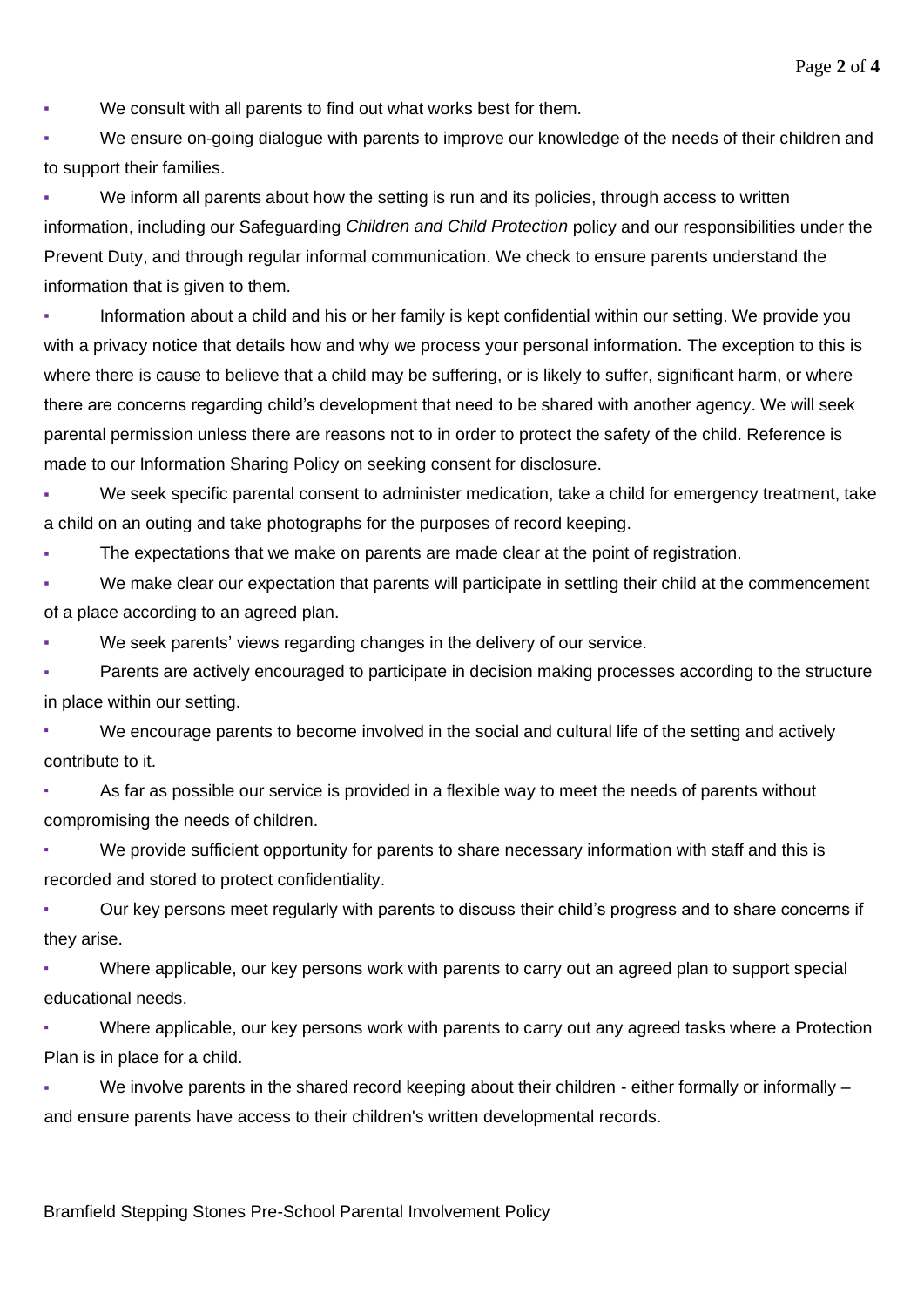We provide opportunities for parents to contribute their own skills, knowledge and interests to the activities of the setting.

We support families to be involved in activities that promote their own learning and well-being; informing parents about relevant conferences, workshops and training.

We consult with parents about the times of meetings to avoid excluding anyone.

We provide information about opportunities to be involved in the setting in ways that are accessible to parents with basic skills needs, or those for whom English is an additional language; making every effort to provide an interpreter for parents who speak a language other than English and to provide translated written materials.

- We hold meetings in venues that are accessible and appropriate for all.
- We welcome the contributions of parents, in whatever form these may take.

We inform all parents of the systems for registering queries, complaints or suggestions and we check to ensure these are understood. All parents have access to our written complaint's procedure.

We provide opportunities for parents to learn about the curriculum offered in the setting and about young children's learning, in the setting and at home. There are opportunities for parents to take active roles in supporting their child's learning in the setting: informally through helping out or taking part in activities with their child, or through structured projects engaging parents and staff in learning about children's learning.

In compliance with the Safeguarding and Welfare Requirements, the following documentation is also in place at our setting:

- Admissions Policy.
- Complaints procedure.
- Record of complaints.
- Developmental records of children.